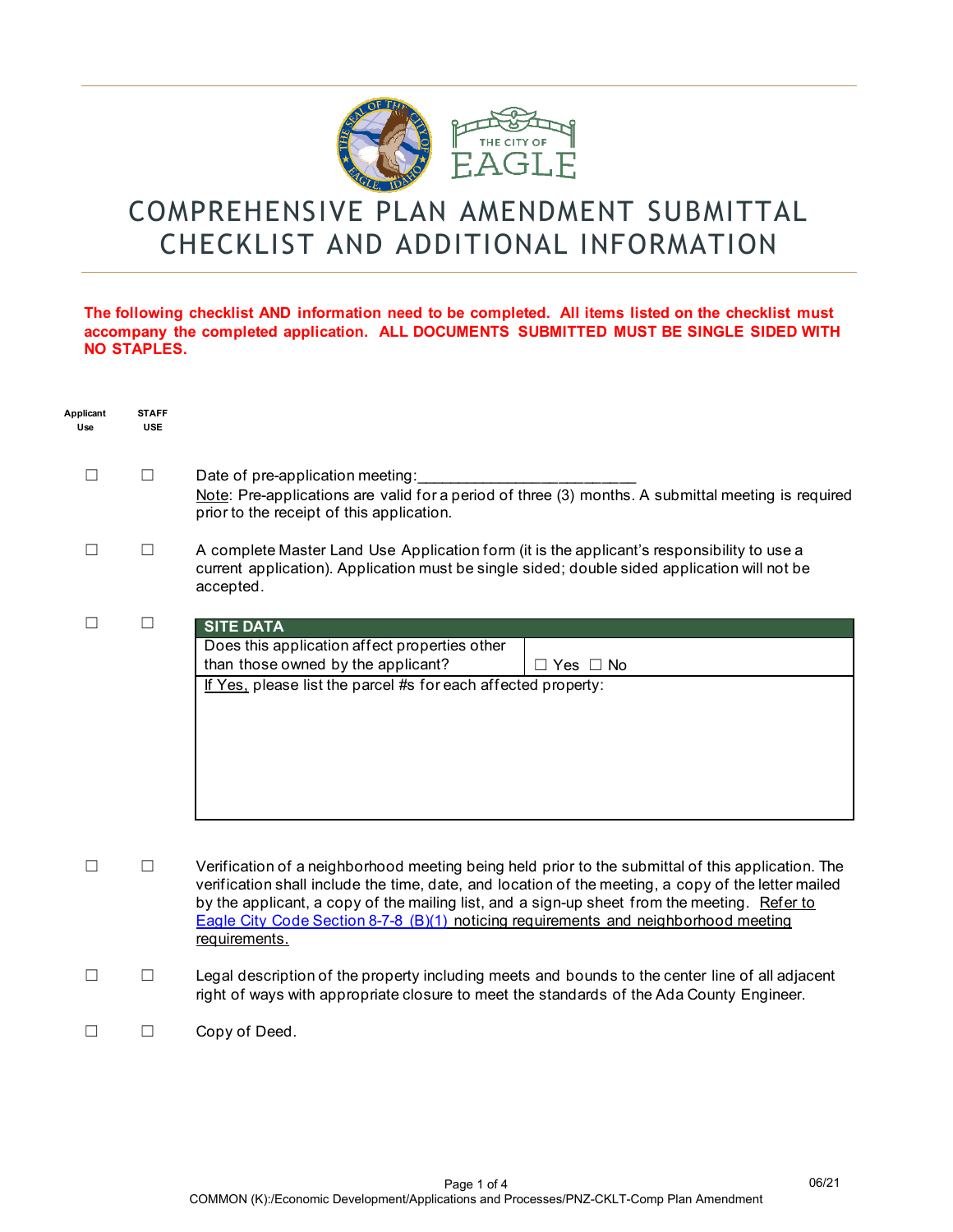☐ ☐ Names and addresses of all adjoining property all property owners and purchasers of record owning property located within the respective radius of the exterior boundary of the application property as set forth in table D-1 below. The addresses shall be submitted to the City on two (2) sets of address labels, and a map showing the addresses in relation to the land being considered shall be submitted.

| Table D-1 Eagle City Code Section 8-7-8(D) |                               |  |  |  |
|--------------------------------------------|-------------------------------|--|--|--|
| Application property zoned:                | The notice distance shall be: |  |  |  |
| RR and RUT                                 | 1.500 feet                    |  |  |  |
| A and A-R                                  | 1.500 feet                    |  |  |  |
| $R-E$                                      | 1,000 feet                    |  |  |  |
| $R-1$                                      | 800 feet                      |  |  |  |
| All other Zones                            | 500 feet                      |  |  |  |

☐ ☐ If the signatory on this application is not the owner of the property, an **original** notarized statement (affidavit of legal interest) from the owner stating the applicant is authorized to submit this application is required.

☐ ☐ Four (4) 24" x 36" maps of affected properties not owned and/or contracted by the applicant.

- ☐ ☐ Fourteen (14) 11" x 17" site plans including all affected properties with owner's names identified. **Plans must be arranged in complete plan sets folded according to department standards – folding instruction available at [PZ-Plan-Folding-Instructions-PDF](http://www.cityofeagle.org/DocumentCenter/View/3626/PZ-Plan-Folding-Instructions-PDF?bidId=)**
- $\Box$   $\Box$  One (1)  $8\frac{1}{2}$ " x 11" reduction of the site plan
- $\Box$  One (1) 8 ½" x 11" vicinity map at 1" = 300' scale (or similar), labeling the location of the property and adjacent streets.
- $\Box$  One (1) 8  $\frac{1}{2}$  x 11" colored aerial vicinity map showing the proposed plat superimposed in the project location and the surrounding area up to ¼ mile from project boundaries.
- ☐ ☐ One (1) set of 24" x 36" Pathways and Trails plan (if development impacts existing pathways and trails, or if development would trigger improvements based on the [City of Eagle adopted](https://www.cityofeagle.org/DocumentCenter/View/1762/Eagle-Pathways-and-Trails-Plan----FINAL?bidId=)  [Pathways and Trails Master Plan\)](https://www.cityofeagle.org/DocumentCenter/View/1762/Eagle-Pathways-and-Trails-Plan----FINAL?bidId=) showing the following:
	- ☐ Pathway locations, type, and width.
	- ☐ Sidewalk locations, type, and width.
	- ☐ Location of existing easements for irrigation companies.
	- ☐ Indicate location of canal routes and specify which ones will be covered and which will stay open
- ☐ ☐ One (1) copy of any canal company license agreements (if applicable).
- ☐ ☐ One (1) copy of exclusive use easements of any kind that might impact pathways and/or open space (if applicable)
- ☐ ☐ Provide a written statement addressing the following: A. specific description of the change being requested.

06/21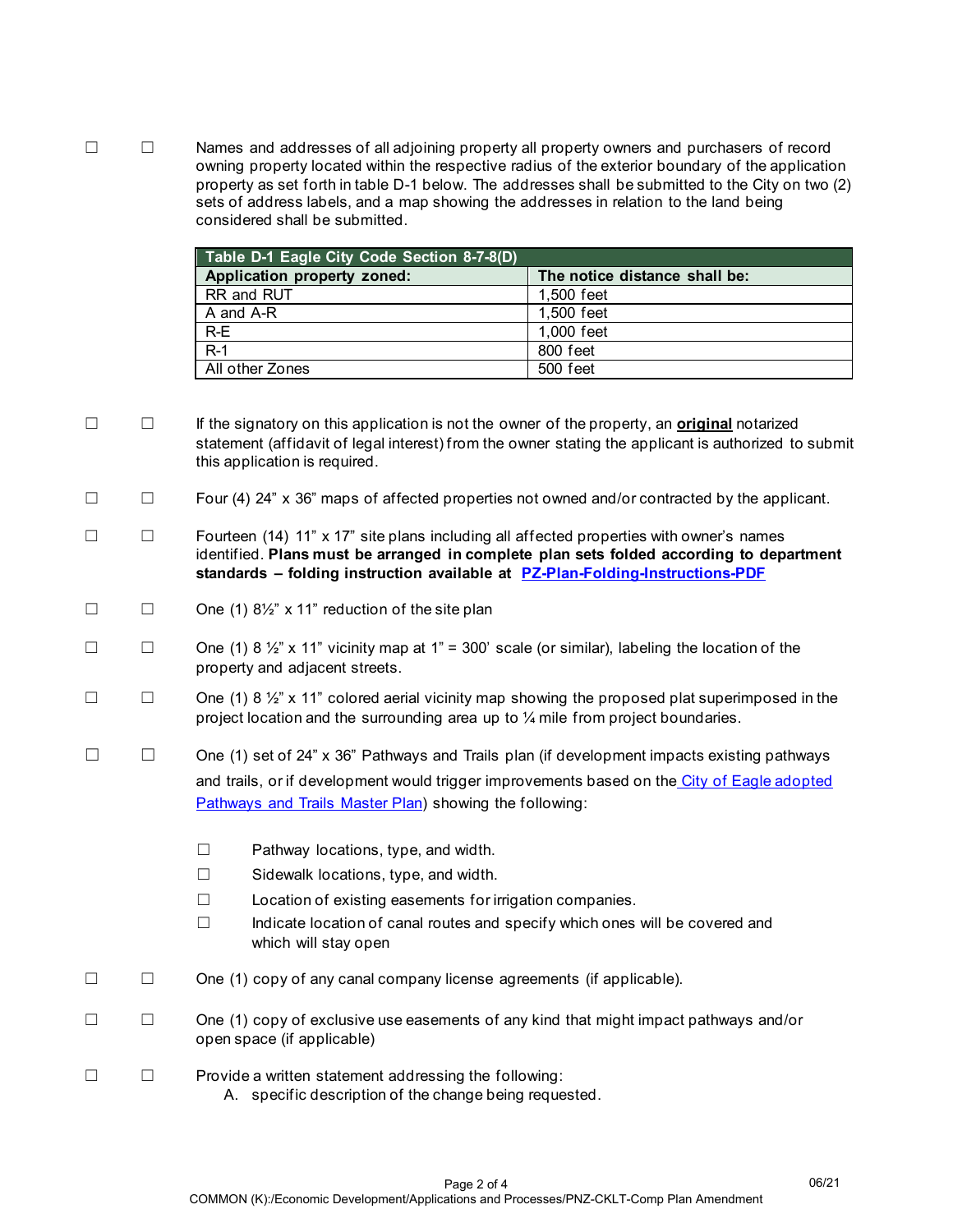- B. Specific information on any property(s) involved.
- C. A description of the condition or situation which warrants a change in the Plan.
- D. A description of the public benefit(s) that would occur from such a change in the Plan and an explanation of why the public would need any such benefit(s).
- E. An explanation of why no other solutions to the condition or situation which warrants a change in the Plan are possible or reasonable under the current policies of the Plan.
- F. A detailed list of all applicable comprehensive plan goals, policies and objectives that the proposed change would help implement or policies that must also be amended as part of the proposed change.
- G. A proposed development plan for any land involved if a specific development is planned at the time the request for the amendment is being made.
- H. An analysis showing the estimated impact that the proposed change is expected to have on existing and planned infrastructure.
- I. If the amendment will impact more that the applicant submitting the application a detailed description of the efforts made to inform other parties potentially impacted by the change of the application.
- J. Any other data and information required by the City for their evaluation of the request.

#### **Pursuant to letter J above, the following information is required:**

#### ☐ ☐ **Transportation Analysis**

- 1. Do the proposed/existing streets meet the classifications and alignments of the most current [Eagle Comprehensive Plan](https://www.cityofeagle.org/DocumentCenter/View/980/Comprehensive-Plan---Eagle-is-HOME--PDF) and [Ada County Long Range Highway & Street Map](https://www.achdidaho.org/Documents/Engineering/Etrakit/FunctionalClassMap2040.pdf) (Communities in Motion) produced by Ada County Highway District and COMPASS
- 2. Provide a Traffic Impact Study (to be reviewed by the City, ACHD, COMPASS, and ITD) to determine the need for modifications to the existing and planned transportation system as a result of the proposed land uses. The following issues shall be addresses:
	- ☐ Required amendment to the Long Range Transportation Plan (Communities in Motion);
	- $\Box$  The current transportation system and operational characteristics in the site vicinity;
	- $\Box$  The interface between the on-site circulation system and the adjacent circulation system;
	- $\Box$  The intensity and character of the development;
	- $\Box$  Trip generation (including the existing and proposed land use designations);
	- $\Box$  Distribution and assignment estimates (show intersections affected by a 10% or more increase from the proposed change); and
	- $\Box$  Impacts of the development on the existing and planned transportation systems.

#### ☐ ☐ **Economic Analysis (for applicants proposing a Village Center, Mixed-Use, Commercial, Professional Office, Business Park, or Industrial land use designation)**

- 1. Submit an Economic Study which documents the economic impact of the proposed nonresidential uses on the existing City.
- 2. Provide a public involvement plan that provides a means for involvement with the Eagle Chamber of Commerce Economic Development Committee and the neighboring property owners.

### ☐ ☐ **Habitat Analysis**

1. Submit a baseline vegetation and wildlife study to be reviewed by the City of Eagle in consultation with Idaho Fish and Game. The Idaho Department of Fish and Game has an outline to follow for preparation of the study.